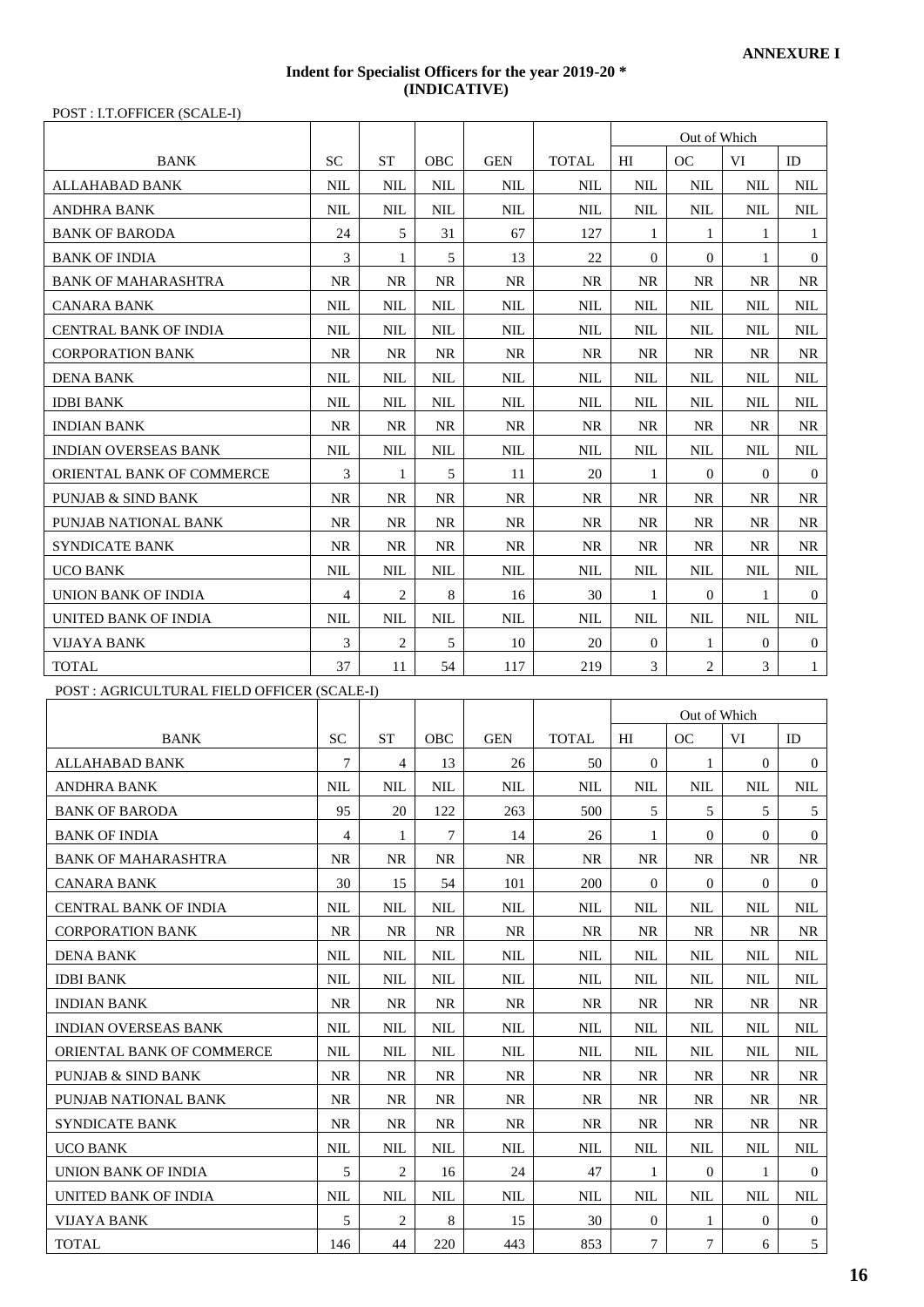|                                                            |                |                |                  |              |              | Out of Which<br>OC<br>H<br>VI |                  |                |                  |
|------------------------------------------------------------|----------------|----------------|------------------|--------------|--------------|-------------------------------|------------------|----------------|------------------|
| <b>BANK</b>                                                | <b>SC</b>      | <b>ST</b>      | OBC              | <b>GEN</b>   | <b>TOTAL</b> |                               |                  |                | ID               |
| <b>ALLAHABAD BANK</b>                                      | 1              | $\theta$       | 2                | 5            | 8            | $\Omega$                      | $\Omega$         | $\theta$       | $\theta$         |
| ANDHRA BANK                                                | <b>NIL</b>     | <b>NIL</b>     | NIL              | <b>NIL</b>   | <b>NIL</b>   | <b>NIL</b>                    | NIL              | <b>NIL</b>     | NIL              |
| <b>BANK OF BARODA</b>                                      | 3              | 1              | 5                | 11           | 20           | $\Omega$                      | 1                | $\overline{0}$ | $\mathbf{0}$     |
| <b>BANK OF INDIA</b>                                       | $\overline{0}$ | $\overline{0}$ | 1                | 3            | 4            | $\overline{0}$                | $\Omega$         | $\Omega$       | $\mathbf{0}$     |
| <b>BANK OF MAHARASHTRA</b>                                 | <b>NR</b>      | <b>NR</b>      | NR               | <b>NR</b>    | NR           | <b>NR</b>                     | NR               | <b>NR</b>      | NR               |
| CANARA BANK                                                | $\overline{c}$ | 1              | $\overline{4}$   | 8            | 15           | $\Omega$                      | $\Omega$         | $\Omega$       | $\Omega$         |
| CENTRAL BANK OF INDIA                                      | <b>NIL</b>     | <b>NIL</b>     | <b>NIL</b>       | <b>NIL</b>   | <b>NIL</b>   | <b>NIL</b>                    | <b>NIL</b>       | <b>NIL</b>     | <b>NIL</b>       |
| <b>CORPORATION BANK</b>                                    | <b>NR</b>      | <b>NR</b>      | NR               | NR           | NR           | NR                            | NR               | NR             | NR.              |
| DENA BANK                                                  | <b>NIL</b>     | <b>NIL</b>     | <b>NIL</b>       | <b>NIL</b>   | <b>NIL</b>   | NIL                           | <b>NIL</b>       | <b>NIL</b>     | <b>NIL</b>       |
| <b>IDBI BANK</b>                                           | <b>NIL</b>     | <b>NIL</b>     | NIL              | NIL          | NIL          | NIL                           | NIL              | NIL            | NIL              |
| <b>INDIAN BANK</b>                                         | <b>NR</b>      | <b>NR</b>      | NR               | <b>NR</b>    | <b>NR</b>    | NR                            | NR.              | NR.            | NR.              |
| <b>INDIAN OVERSEAS BANK</b>                                | <b>NIL</b>     | <b>NIL</b>     | <b>NIL</b>       | <b>NIL</b>   | NIL          | <b>NIL</b>                    | NIL              | <b>NIL</b>     | <b>NIL</b>       |
| ORIENTAL BANK OF COMMERCE                                  | <b>NIL</b>     | NIL            | <b>NIL</b>       | <b>NIL</b>   | NIL          | NIL                           | NIL              | <b>NIL</b>     | NIL              |
| <b>PUNJAB &amp; SIND BANK</b>                              | <b>NR</b>      | <b>NR</b>      | <b>NR</b>        | <b>NR</b>    | <b>NR</b>    | <b>NR</b>                     | <b>NR</b>        | NR.            | NR.              |
| PUNJAB NATIONAL BANK                                       | NR             | NR             | NR               | NR           | NR           | NR                            | NR               | NR             | NR               |
| <b>SYNDICATE BANK</b>                                      | NR.            | <b>NR</b>      | NR.              | NR.          | NR.          | NR.                           | NR.              | NR.            | NR               |
| UCO BANK                                                   | <b>NIL</b>     | <b>NIL</b>     | NIL              | NIL          | NIL          | <b>NIL</b>                    | NIL              | <b>NIL</b>     | NIL              |
| UNION BANK OF INDIA                                        | $\overline{c}$ | 1              | 4                | 7            | 14           | $\theta$                      | 1                | $\overline{0}$ | $\theta$         |
| UNITED BANK OF INDIA                                       | <b>NIL</b>     | <b>NIL</b>     | NIL              | <b>NIL</b>   | <b>NIL</b>   | <b>NIL</b>                    | NIL              | <b>NIL</b>     | <b>NIL</b>       |
| <b>VIJAYA BANK</b>                                         | 1              | 1              | 2                | 4            | 8            | $\theta$                      | $\theta$         | 0              | $\mathbf{0}$     |
| <b>TOTAL</b>                                               | 9              | 4              | 18               | 38           | 69           | $\overline{0}$                | 2                | $\overline{0}$ | $\overline{0}$   |
| POST : LAW OFFICER (SCALE-I)                               |                |                |                  |              |              |                               |                  |                |                  |
|                                                            |                |                |                  |              |              |                               |                  |                |                  |
|                                                            |                |                |                  |              |              |                               | Out of Which     |                |                  |
| <b>BANK</b>                                                | <b>SC</b>      | <b>ST</b>      | OBC              | <b>GEN</b>   | <b>TOTAL</b> | HI                            | OC               | VI             | ID               |
| ALLAHABAD BANK                                             | NIL            | NIL            | NIL              | NIL          | NIL          | NIL                           | NIL              | NIL            | NIL              |
| <b>ANDHRA BANK</b>                                         | <b>NIL</b>     | <b>NIL</b>     | <b>NIL</b>       | <b>NIL</b>   | <b>NIL</b>   | <b>NIL</b>                    | <b>NIL</b>       | <b>NIL</b>     | NIL              |
| <b>BANK OF BARODA</b>                                      | NIL            | <b>NIL</b>     | <b>NIL</b>       | <b>NIL</b>   | NIL          | NIL                           | <b>NIL</b>       | NIL            | NIL              |
| <b>BANK OF INDIA</b>                                       | $\overline{0}$ | $\overline{0}$ | $\boldsymbol{0}$ | $\mathbf{1}$ | 1            | $\mathbf{0}$                  | $\overline{0}$   | $\overline{0}$ | $\theta$         |
| <b>BANK OF MAHARASHTRA</b>                                 | <b>NR</b>      | <b>NR</b>      | <b>NR</b>        | NR           | <b>NR</b>    | <b>NR</b>                     | <b>NR</b>        | <b>NR</b>      | <b>NR</b>        |
| <b>CANARA BANK</b>                                         | 5              | 2              | 9                | 19           | 35           | 0                             | $\boldsymbol{0}$ | $\theta$       | $\bf{0}$         |
| <b>CENTRAL BANK OF INDIA</b>                               | NIL            | NIL            | <b>NIL</b>       | NIL          | NIL          | NIL                           | NIL              | NIL            | NIL              |
| <b>CORPORATION BANK</b>                                    | NR             | NR             | NR               | NR           | NR           | NR                            | <b>NR</b>        | NR             | NR               |
| <b>DENA BANK</b>                                           | <b>NIL</b>     | <b>NIL</b>     | <b>NIL</b>       | NIL          | NIL          | NIL                           | NIL              | NIL            | NIL              |
| <b>IDBI BANK</b>                                           | NIL            | NIL            | NIL              | NIL          | NIL          | NIL                           | NIL              | NIL            | NIL              |
| <b>INDIAN BANK</b>                                         | NR             | NR             | NR               | NR           | NR           | NR                            | NR               | NR             | NR               |
| <b>INDIAN OVERSEAS BANK</b>                                | <b>NIL</b>     | <b>NIL</b>     | <b>NIL</b>       | <b>NIL</b>   | <b>NIL</b>   | <b>NIL</b>                    | <b>NIL</b>       | <b>NIL</b>     | NIL              |
| ORIENTAL BANK OF COMMERCE                                  | 3              | 2              | 6                | 14           | 25           | 0                             | 0                | 0              | $\boldsymbol{0}$ |
| <b>PUNJAB &amp; SIND BANK</b>                              | NR             | <b>NR</b>      | NR               | NR           | <b>NR</b>    | NR                            | NR               | NR             | NR               |
| PUNJAB NATIONAL BANK                                       | <b>NR</b>      | <b>NR</b>      | <b>NR</b>        | NR           | <b>NR</b>    | <b>NR</b>                     | <b>NR</b>        | <b>NR</b>      | NR.              |
| <b>SYNDICATE BANK</b>                                      | NR             | NR             | NR.              | NR           | NR           | NR                            | NR               | NR.            | NR.              |
| <b>UCO BANK</b>                                            | NIL            | <b>NIL</b>     | NIL              | NIL          | NIL          | NIL                           | NIL              | NIL            | NIL              |
| UNION BANK OF INDIA                                        | 2              | 1              | 4                | 7            | 14           | $\boldsymbol{0}$              | 1                | 0              | $\overline{0}$   |
|                                                            | NIL            | NIL            | <b>NIL</b>       | <b>NIL</b>   | NIL          | NIL                           | NIL              | NIL            | NIL              |
|                                                            | <b>NIL</b>     | <b>NIL</b>     | NIL              | NIL          | NIL          | NIL                           | <b>NIL</b>       | NIL            | NIL              |
| UNITED BANK OF INDIA<br><b>VIJAYA BANK</b><br><b>TOTAL</b> | 10             | 5              | 19               | 41           | 75           | $\mathbf{0}$                  | 1                | $\overline{0}$ | $\overline{0}$   |
| POST : HR/PERSONNEL OFFICER (SCALE-I)                      |                |                |                  |              |              |                               |                  |                |                  |

## POST : RAJBHASHA ADHIKARI (SCALE-I)